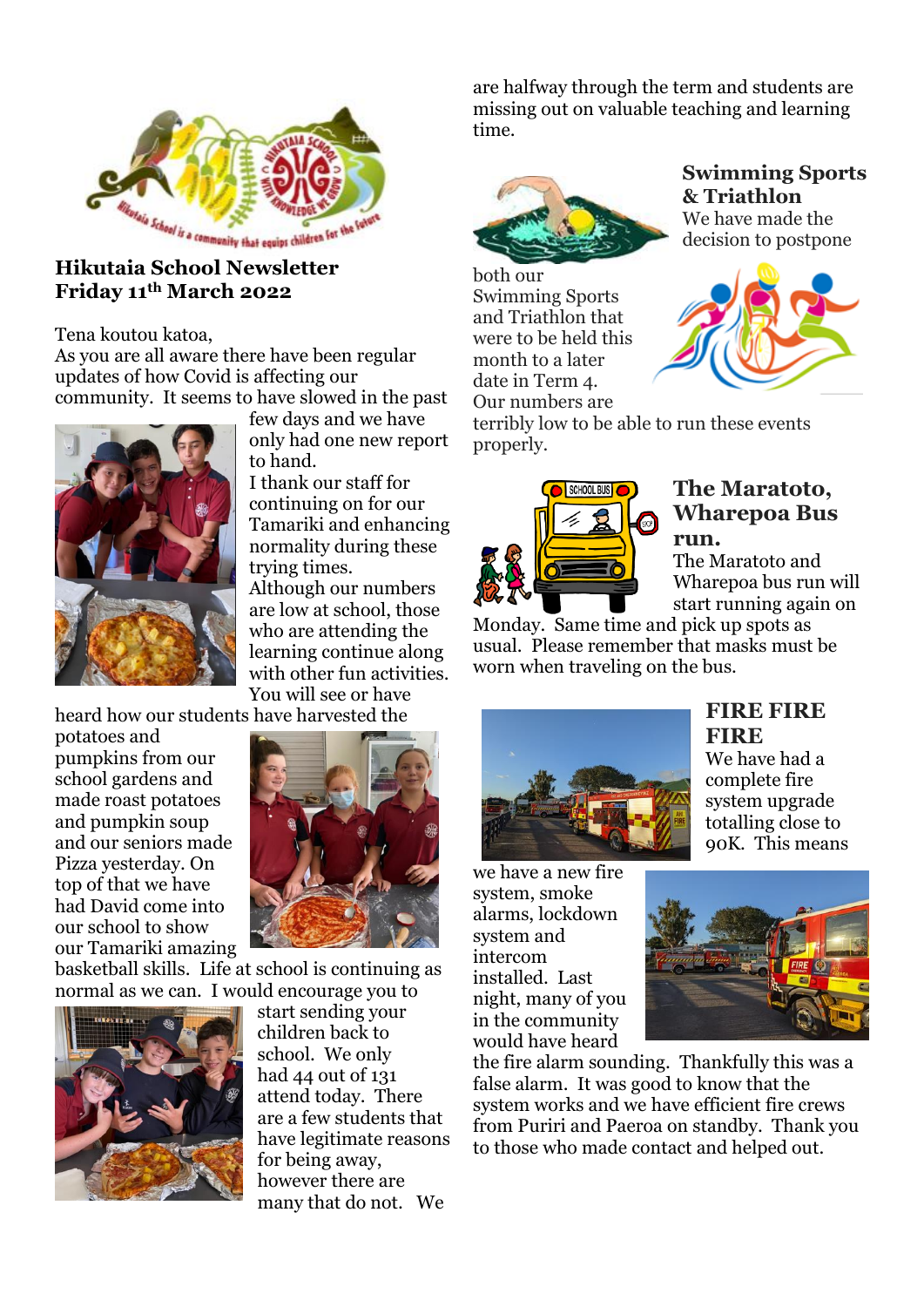# **HERO – Correspondence**





All correspondence will be conducted through three main media platforms this year, Facebook, HERO and email. Therefore, it is important that you have advised us if you have changed your email, phone number and address. If you do not have access to HERO and have issues with it, please contact Karen in the office and she will try to rectify this for you.

# **Absences**



If your child is absent for whatever reason, please ensure you share this with us either by using the Hero app, email the office, or phone 07 862 4708

and state the reason they are absent. If no reason is given they will be coded as Explained but not justified or Truant.

Please note that our School mobile is down at the moment and I apologise ahead of time for any inconvenience this may cause and you will be advised once this matter has been rectified.

#### **Year 7 & 8 – Paeroa College Technology**

We wait in anticipation to hear when our students will return to Paeroa College for Primary technology.

Just a reminder when they do return, ALL STUDENTS need to be at School no later than 8.30a.m. on Thursday's and must wear closed in shoes.

#### **Bike Week**

We would like to thank the Thames Mountain Bike club for allowing our students the use of their built ramps, seesaw and balance boards last week for our students to develop strength on their bikes.

Thank you to our Whanau for their kind koha and the lunch fundraiser. Together a total of \$200.00 was raised.

# **BOT Elections**

A reminder that the board of trustee elections will take place later this year. If you have ever thought about running as a board rep and having a greater say in what happens at a governance level, then please contact the school for more details.

## **Uniforms**

If you would like to purchase uniforms, please let Karen know at the office. The prices remain the same and payment is directly into the school account. (For our new parents we do not have eftpos). Once payment is received the uniforms will be sent home with children. **Friday's are the only day that NO uniforms are actioned.**



Wednesday  $16<sup>th</sup>$  – Basketball with David Wednesday  $23<sup>rd</sup>$  – Basketball with David Year 7 & 8 Immunisation Friday  $26<sup>th</sup>$  – Last day for Scholastic Book Club



**Thursday**  $14^{\text{th}}$  **– Last day of Term**  $1 - 3.00$ **p.m.**